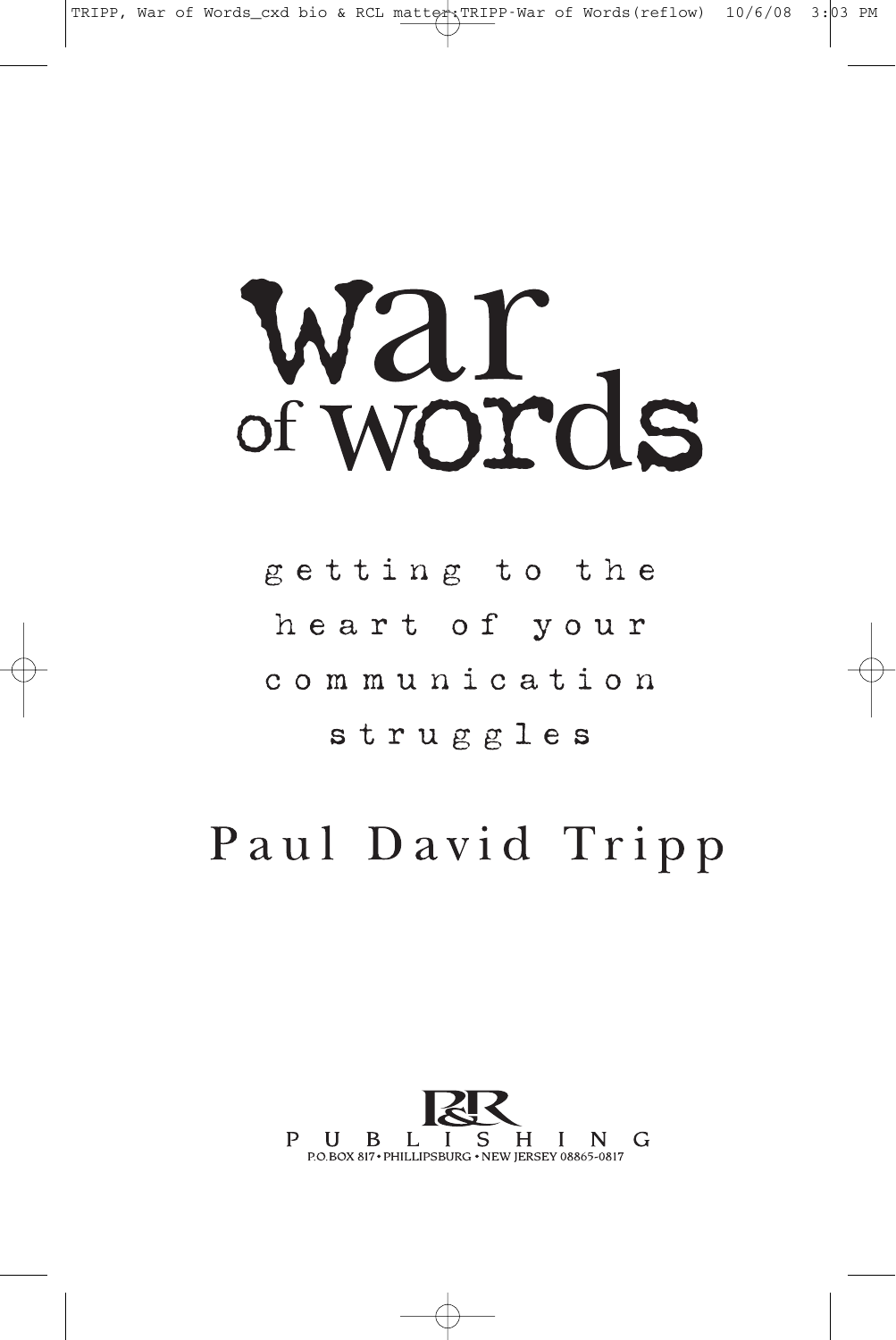© 2000 by Paul David Tripp

All rights reserved. No part of this book may be reproduced, stored in a retrieval system, or transmitted in any form or by any means—electronic, mechanical, photocopy, recording, or otherwise—except for brief quotations for the purpose of review or comment, without the prior permission of the publisher, P&R Publishing Company, P.O. Box 817, Phillipsburg, New Jersey 08865-0817.

With few exceptions, Scripture quotations are from the HOLY BIBLE, NEW INTERNATIONAL VERSION®. NIV®. Copyright © 1973, 1978, 1984 by International Bible Society. Used by permission of Zondervan Publishing House. All rights reserved. *Italics (or* reversed *italics) indicate emphasis added.* The exceptions are passages at the heads of chapters 3–13 and at the head of each part division, which are from *The Message* by Eugene H. Peterson (Colorado Springs: NavPress, 1993).

Prayers at the beginning of part divisions are from *Prayers for Troubled Times* by Jay E. Adams (Phillipsburg, N.J.: P&R Publishing, 1979). Used by permission.

*Page design by Tobias Design Typesetting by Michelle Feaster*

Printed in the United States of America

### **Library of Congress Cataloging-in-Publication Data**

Tripp, Paul David, 1950- War of words : getting to the heart of your communication struggles / Paul David Tripp. p. cm — (Resources for changing lives) Includes bibliographical references and index. ISBN-10: 0-87552-604-7 (pbk.) ISBN-13: 978-0-87552-604-1 (pbk.) 1. Interpersonal communication—Religious aspects—Christianity. 2. Oral communication—Religious aspects—Christianity. I. Title. II. Series.

BV4597.53.C64 T75 2000 241'.672—dc21 99-049318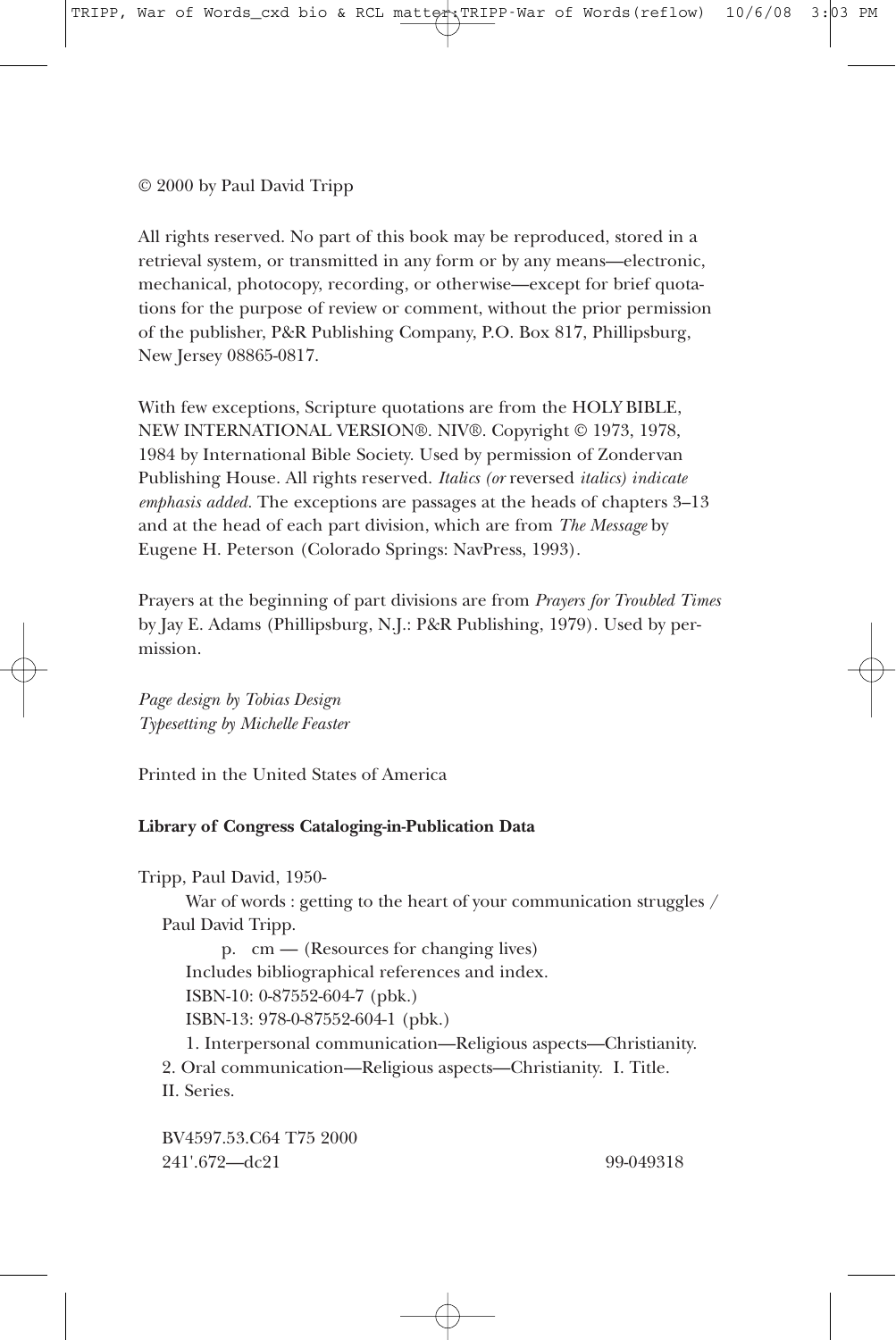TRIPP, War of Words\_cxd bio & RCL matter:TRIPP-War of Words(reflow)  $10/6/08$  3:03 PM

# Contents

| Preface |                                                 | ix  |  |  |  |
|---------|-------------------------------------------------|-----|--|--|--|
|         | Part One: Talk Is Not Cheap                     |     |  |  |  |
| 1.      | God Speaks                                      | 3   |  |  |  |
| 2.      | Satan Speaks                                    | 17  |  |  |  |
| 3.      | The Word in the Flesh                           | 33  |  |  |  |
| 4.      | <b>Idol Words</b>                               | 51  |  |  |  |
|         | Part Two: A New Agenda for Our Talk             |     |  |  |  |
| 5.      | He Is King!                                     | 67  |  |  |  |
| 6.      | Following the King for<br>All the Wrong Reasons | 85  |  |  |  |
| 7.      | Speaking for the King                           | 105 |  |  |  |
| 8.      | Getting to the Destination                      | 123 |  |  |  |
| 9.      | Citizens in Need of Help                        | 135 |  |  |  |
| 10.     | On the King's Mission                           | 157 |  |  |  |

### **Part Three: Winning the War of Words**

| -11. | <b>First Things First</b> | 177 |
|------|---------------------------|-----|
| -12. | Winning the War of Words  | 199 |
| -13. | Choosing Your Words       | 221 |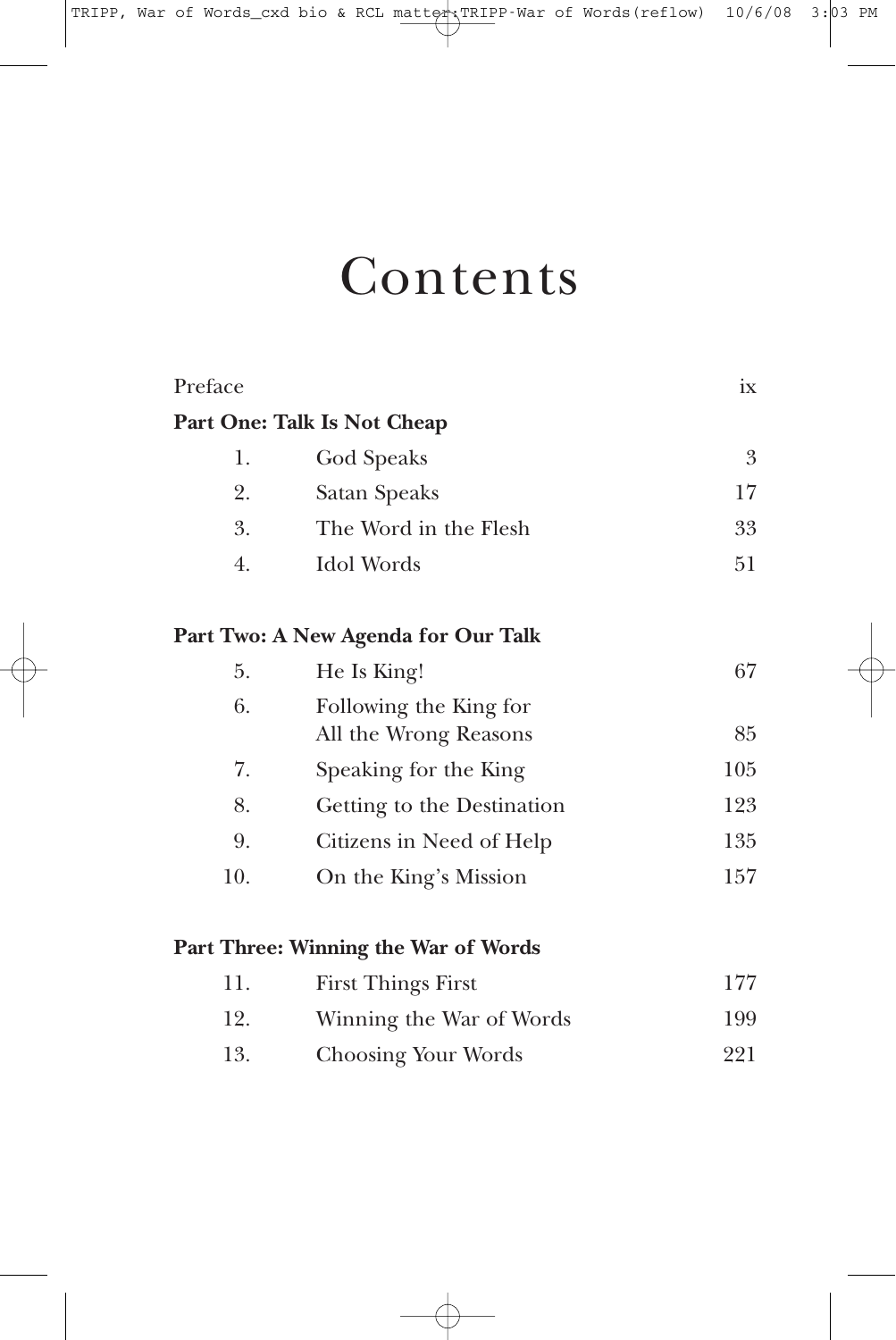# Preface

WHAT makes someone write a book? Sometimes authors write because of expertise. Through education and experience they have gained a specialized knowledge and understanding of a particular topic. Their writing allows their readers to grow in the same area without undergoing all the training and experiences themselves.

An author may also write out of *desperation.* In his life there is a weakness or struggle that needs to be addressed. He examines, studies, meditates, and applies what he has learned to help himself grow. He then puts the fruit of his labors down on paper in the hope that others will benefit as he has.

I have not written this book out of expertise, but out of desperation. I have told many people during the writing process that I did not write this book, it wrote me!

When I was sixteen years old, I was rehearsing early one Saturday morning for a statewide speech competition. My mom heard me from her bedroom next door. She got up, came into the room and asked, "May I interrupt you for a moment?" I didn't really mind because I was ready to take a break. Then she said something that was nothing short of prophetic. "Paul," she said, "God has given you a special ability to communicate, but watch out, because it will also be your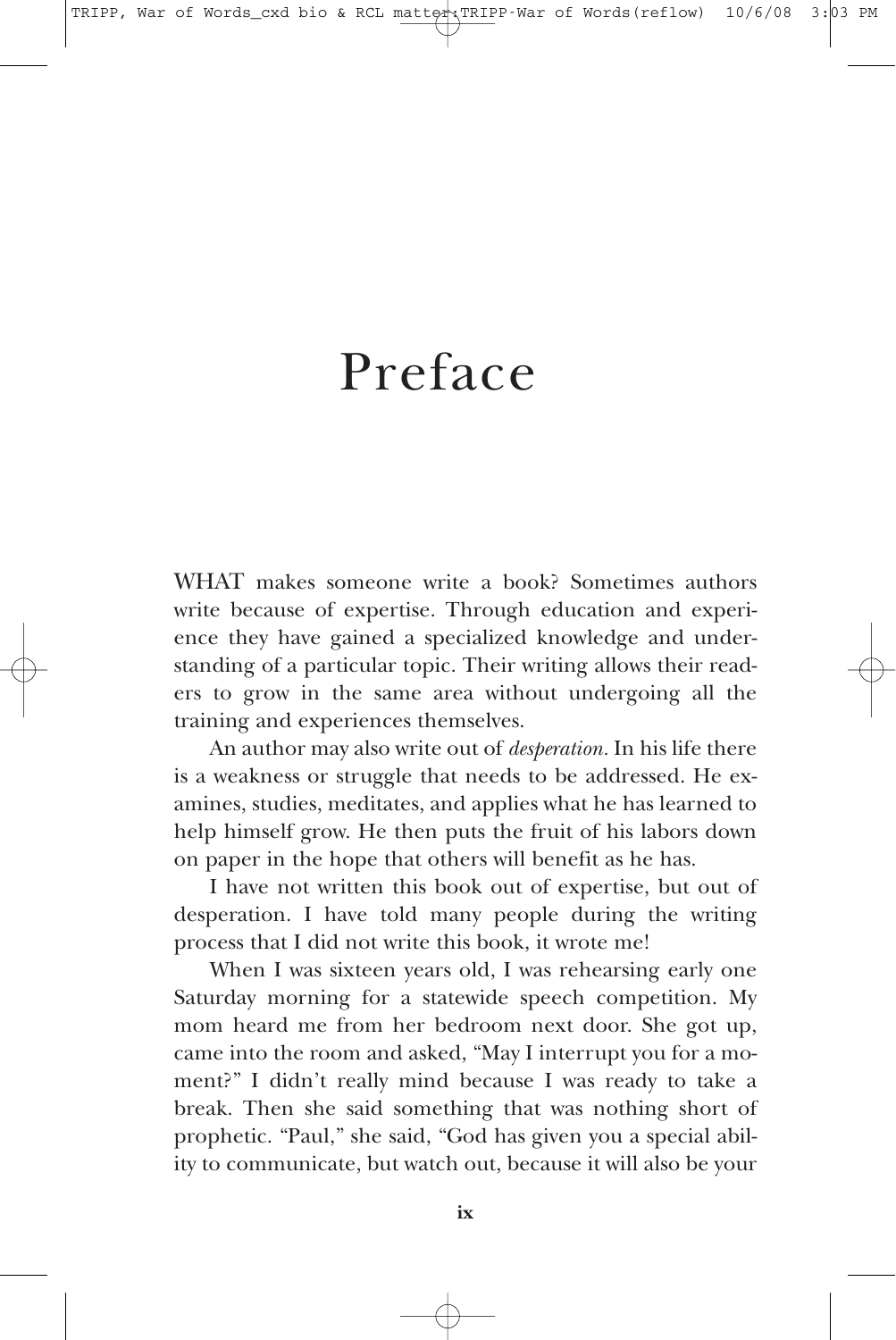**x** <sup>w</sup> <sup>a</sup> <sup>r</sup> <sup>o</sup> <sup>f</sup> w o r d s

greatest struggle." Those words ring much truer to me today than they did the morning she spoke them.

It is true that our greatest strengths are also our greatest weaknesses. This book has been penned out of weakness—my weakness. But it is weakness that has been tempered by the intervention of God's amazing grace and the powerful insights of Scripture.

In the pages that follow, we will examine something that sets us off from the rest of creation, something we do repeatedly every day: we talk. This book, however, is different from most on the topic. It is not a discussion of the techniques and skills for effective communication. Rather, it is the story of the great battle for our hearts that is the reason for our struggle with words. Yet there is more here than just an examination of the battle. We will also get a grasp of God's plan for our talk and celebrate his enabling grace.

Thank you to all the people whose words God has used to change my heart. May God change yours as well, through the pages of this book. Thanks also to Sue Lutz, whose skill with words has made this a better book.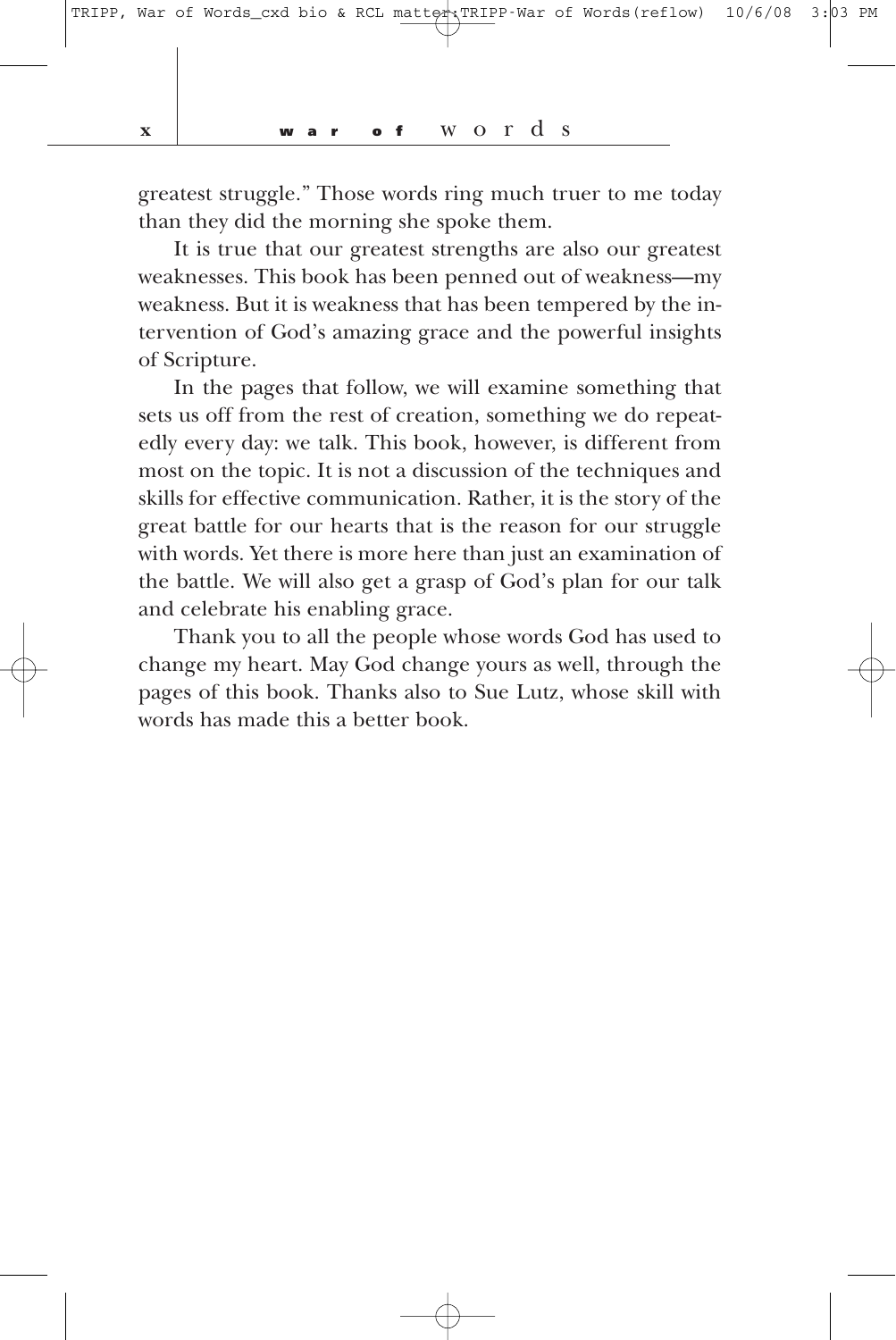## **(part one)**

# talk is not cheap

Words kill, words give life; they're either poison or fruit you choose. (Prov. 18:21)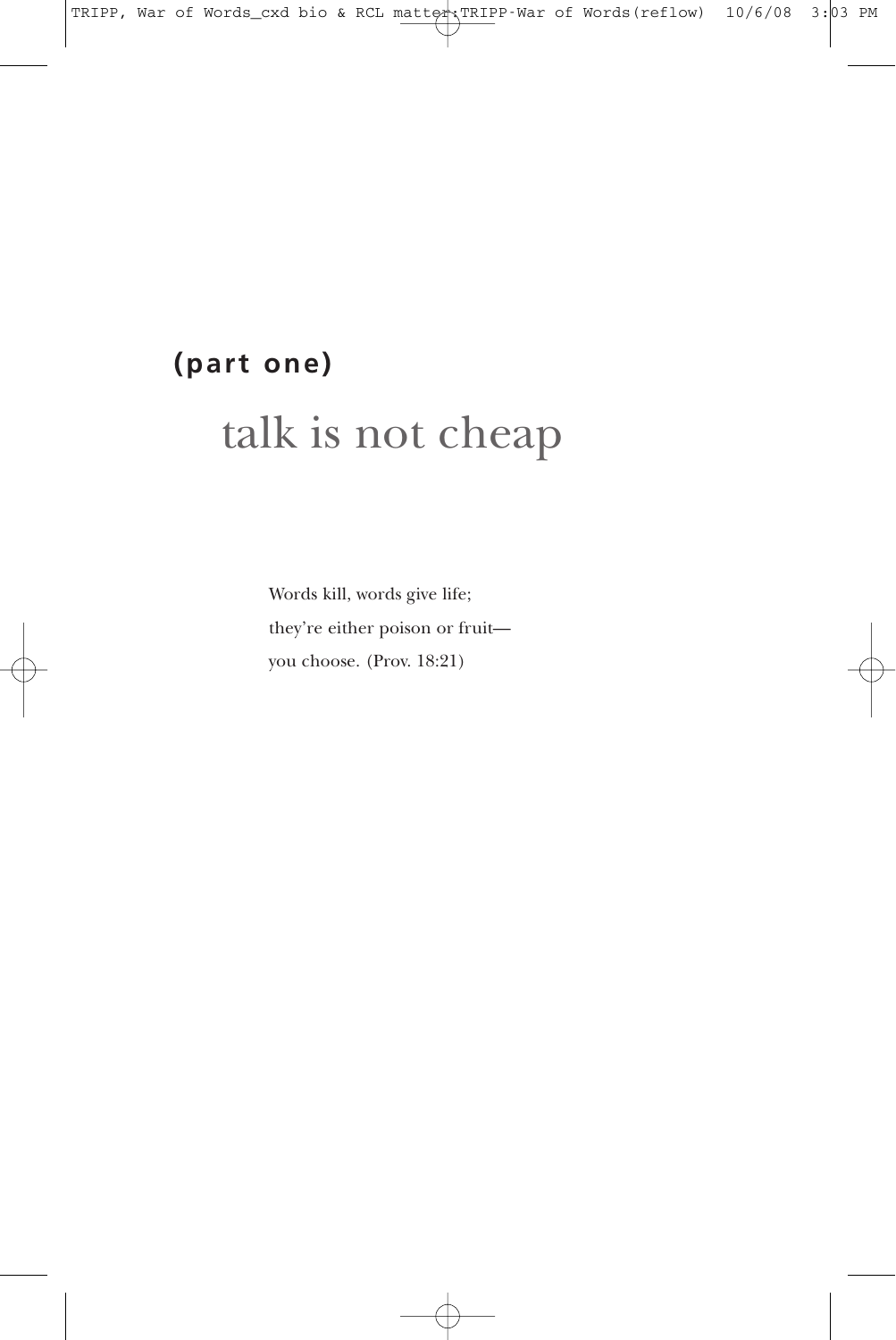TRIPP, War of Words\_cxd bio & RCL matters\TRIPP-War of Words(reflow)  $10/6/08$  3:03 PM

*That temper of mine! Forgive me, Lord— I let it get the better of me again. When will I ever learn to wait until I've heard the whole story, to respond under pressure as Christ would, to meet evil with good? I'm growing, Lord, but my growth is far too slow. Till my life break up clods of pride, root out weeds of selfishness, plow under every vestige of stubbornness. Cultivate me and sow liberally more of the Spirit's fruit-bearing seed. Send showers and storms (if need be); shine brightly on my soul. Then I will sprout forth patience and kindness and love and self-control in abundance, And my tongue will learn to help and heal and praise the Name of the One through Whom I pray, Amen.*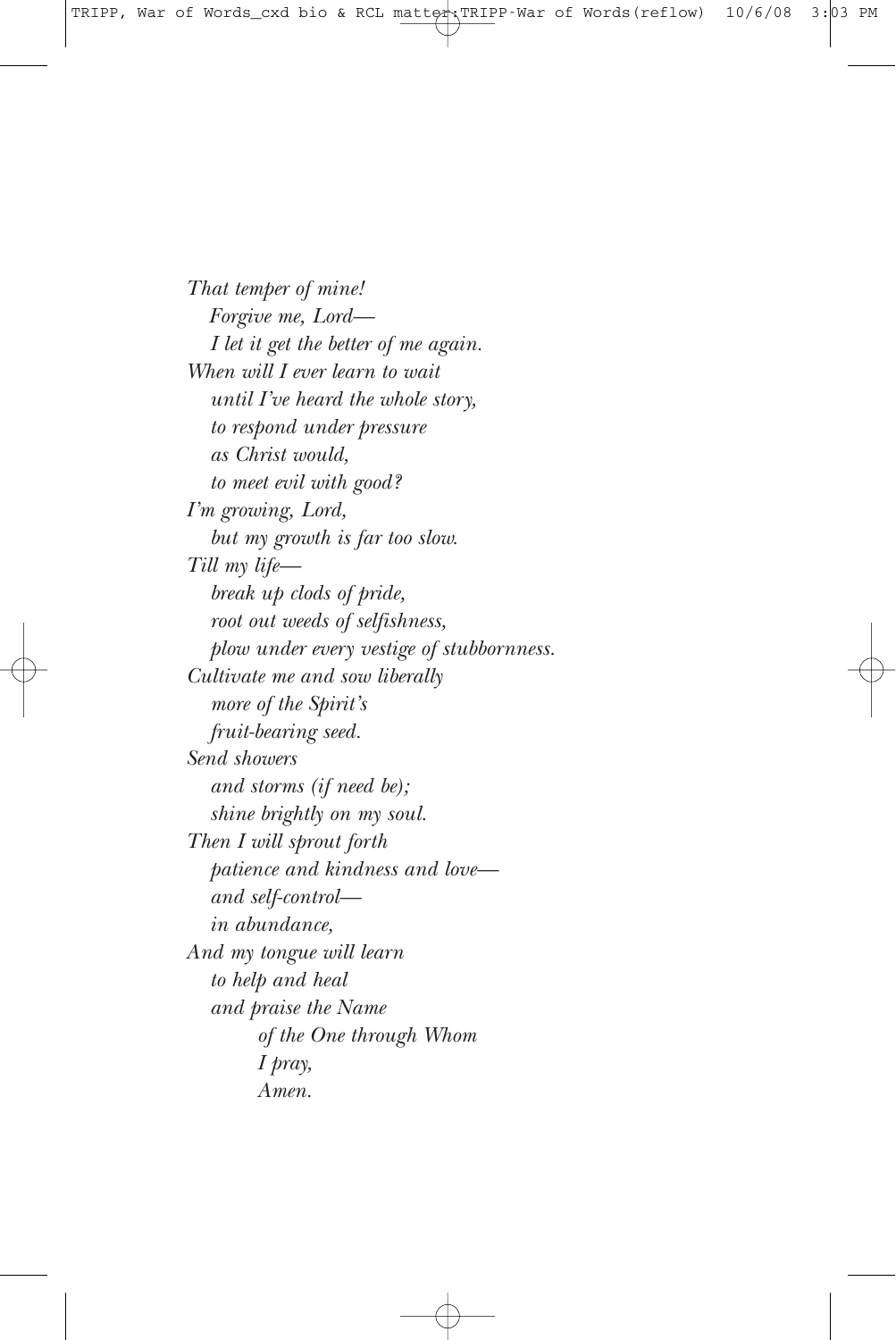$\text{cxd bio & \text{RCL} matt\'eqt\^T\$ RIPP-War of Words(reflow)  $10/6/08$  3:03 PM

### Chapter One

# God Speaks

And God blessed them and said to them . . . (Gen. 1:28)

NO matter where you live, no matter what you do every day, there is one thing that you do all day long. You talk. From the first "Is it time to get up already?" to the final "Goodnight, I gotta get some sleep," you talk. In

the bedroom, bathroom, hallway, and kitchen, in the car, the store, the factory, and the boardroom, you talk. To your spouse, children, friends, family, neighbors, and fellowworkers, you talk. It is what human beings do, almost without interruption and often without a thought about how important it is to human life. The ability to communicate is one of the things that separates us from the rest of creation. We are people and we talk. We need to recognize how "wordy" our lives actually are.

The word itself doesn't seem to carry the freight. "Talk" seems so normal, so ordinary, so unimportant, so harmless. Yet there are few things we do that are more important. And underneath the normality of it all is a great struggle, a war of words that we fight every day. Here are some familiar ways we talk about our struggle with words.

"I never thought when we were going together that he would talk to me the way he does now!"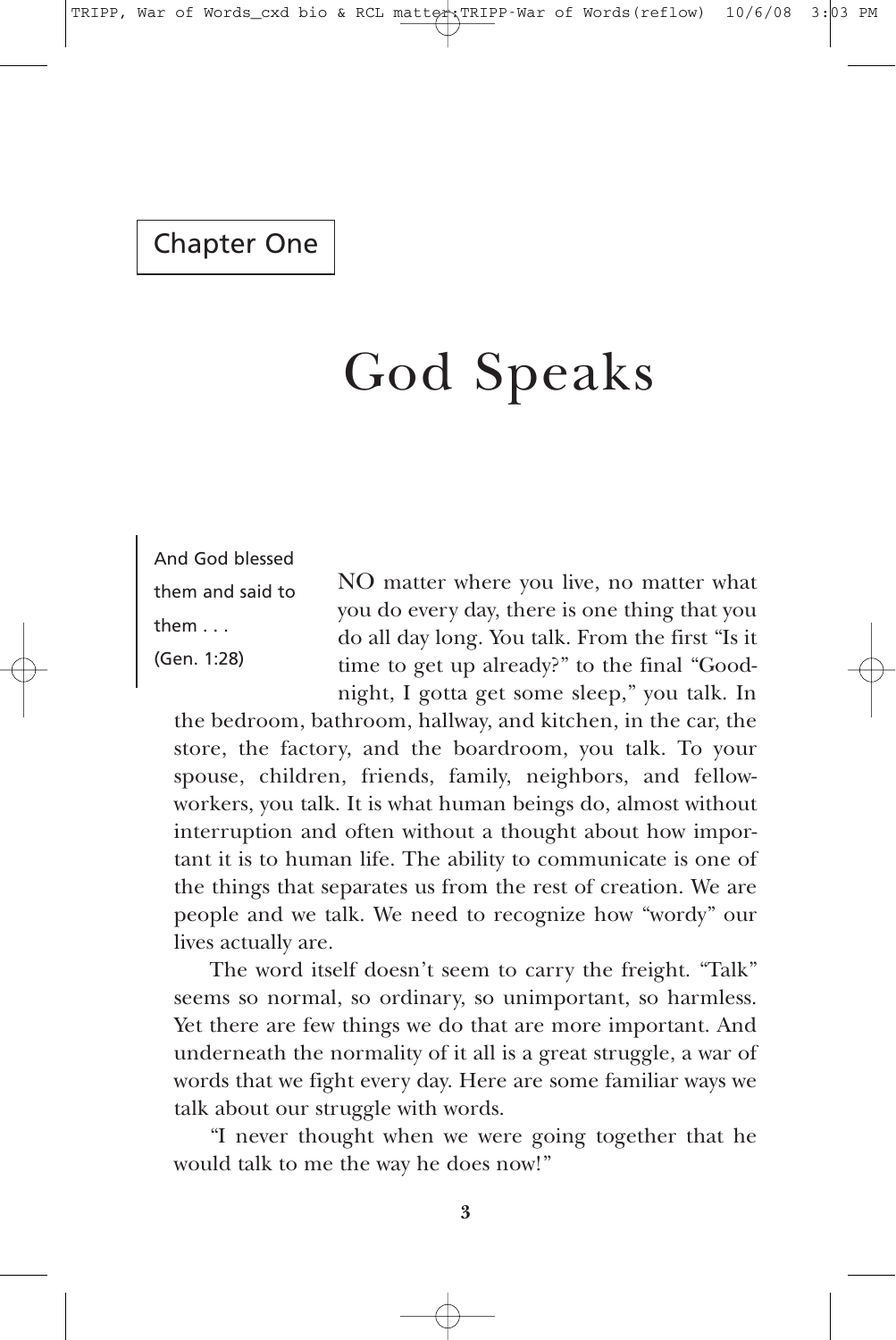### **4** <sup>w</sup> <sup>a</sup> <sup>r</sup> <sup>o</sup> <sup>f</sup> w o r d s

"I can't believe what I'm hearing when my son talks to me!" "She hung up on me right in the middle of a sentence."

"My parents never talk to me unless I am in trouble."

"He only talks to me nicely when he wants something."

"He talks so much it's hard to get a word in edgewise."

"I'm not comfortable with the way she talks to me about other people."

"It seems like we never have enough time to talk."

"He talked a long time, but I don't have a clue about what he was trying to say."

"Why do we always seem to end up in an argument?"

"What happened? We seemed to be so close and now we hardly ever talk."

"I feel like I spend all my time breaking up my kids' arguments!"

"Yes, he asked for my forgiveness, but I'm having a hard time letting go of the hurt. What he said was so cruel."

"I wish our family could go through an entire day without someone yelling."

"I don't know why I waste my time talking. It doesn't seem to make a bit of difference."

"We'll never get to the bottom of things if everyone keeps talking at once!"

"She always has to have the last word."

"He talks so sweetly to me when we're in public."

"Sometimes I think it would be better if we quit talking altogether."

These are all things that families have said to me in counseling. Taken together, they capture the struggle with words that all of us have. Who among us has not been hurt by the words of another? Who hasn't regretted something we ourselves have said? Who hasn't had to referee an argument? Who hasn't wanted to talk seriously with a loved one, yet there seems to be no time? Who among us can say, "My words are *always* appropriate to the situation and they are *always* kindly spoken"?

This world of talk—the world that exists behind the pub-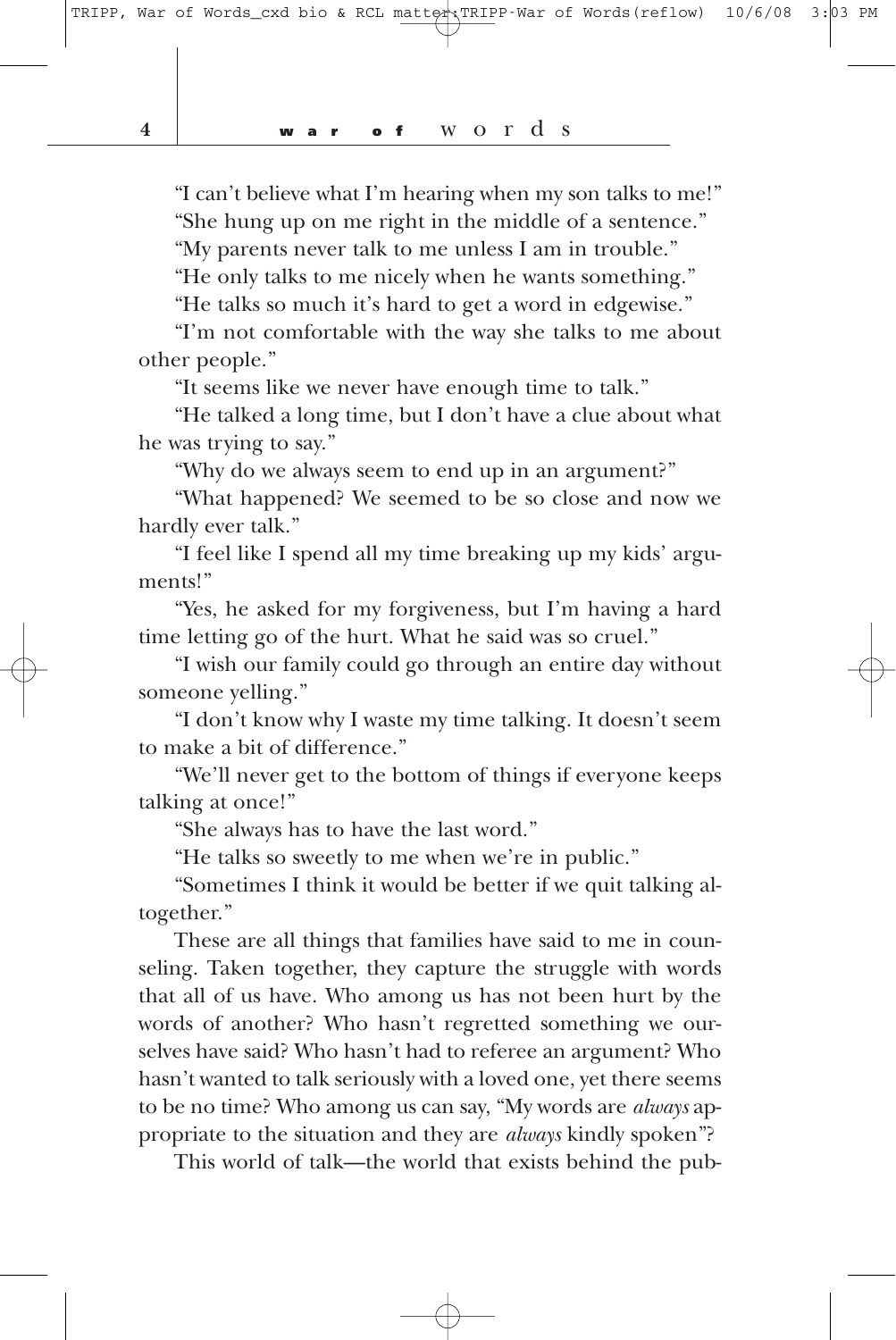lic calm and kindness we are all able to muster—is what this book is about. If you are able to say, "I have no problem with my words," then you don't need to read any further. But if you recognize, like me, that there is still a war of words going on in your life, if there is still evidence of a struggle with fitting and loving communication, if there is still room for growth in your world of talk, then this book is for you.

The purpose of this book is not just to hold out the lofty standard God has set for us and then remind us how far we all fall short of it. Most of us are painfully aware of the distance between where we are and where God wants us to be. No, this book is meant to be a book of hope. It is a book about change, change that is possible because of the person and work of the Lord Jesus Christ. Jesus is the *Word* who is the only hope for *our* words! In him alone do we find victory in our own war of words.

I have written this book because I am convinced that we do not understand how radically the gospel can change the way we understand and solve our communication problems. We do not have to be discouraged! We do not have to live "stuck," and we do not have to give in to the cynicism that is such a temptation in this harsh and fallen world.

This book is a book of hope because it is rooted in four fundamental, life-altering principles:

- God has a wonderful plan for our words that is far better than any plan we could come up with on our own.
- Sin has radically altered our agenda for our words, resulting in much hurt, confusion, and chaos.
- In Christ Jesus we find the grace that provides all we need to speak as God intended us to speak.
- The Bible plainly and simply teaches us how to get from where we are to where God wants us to be.

In every chapter of this book we will consider God's plan, our sin, his grace, and Scripture's map. My prayer is that this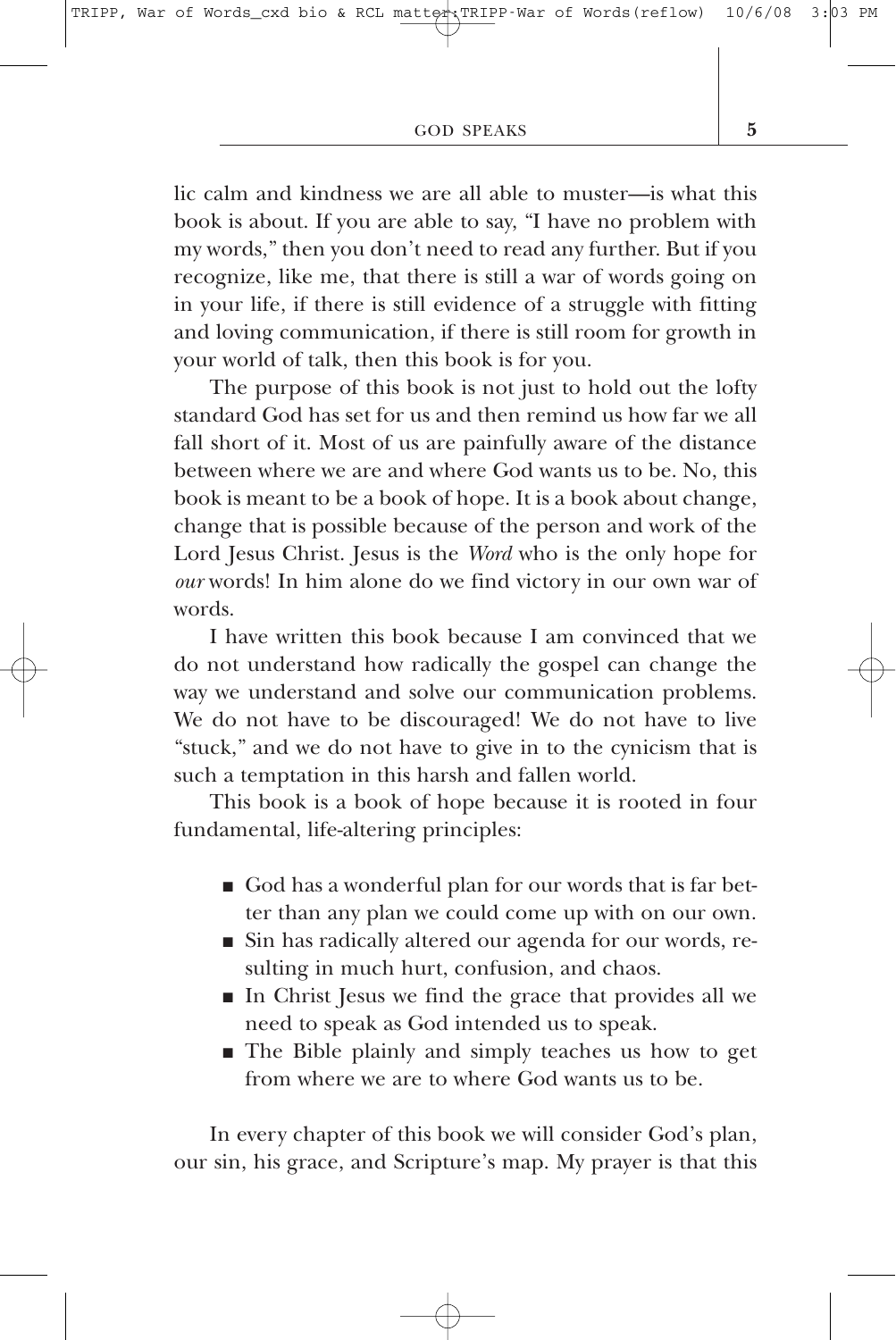

will lead you to a new awareness of God's design for his children, a new insight into your personal struggle with sin, a renewed reliance on God's abundant grace, and a practical biblical wisdom that results in a more God-honoring, peoplebenefiting life of talk.

### **Our Talk: The Real World**

We drove through Philadelphia in silence. Finally, we had a night out with each other, yet we drove along with neither of us saying anything. It wasn't supposed to be this way. The silence was deafening and it seemed to last for hours, even though it was actually only a few minutes. In our heads we both were playing the videotape of what had happened earlier, nursing our hurt and reaffirming our innocence. Fortunately, it wasn't long before the silence was broken, forgiveness was sought and received, and we were once again enjoying rather than tolerating each other's company.

It all had started so innocently and so typically. Both of us were at the end of a long Friday at the end of a long week. Both of us had our own agenda for the evening and our own set of expectations for the other person. Both of us were more demanding than serving, and thus quickly hurt when the other rejected our ideas for the evening. Finally, both of us spoke out of that hurt. We accused rather than listened, criticized rather than looked at ourselves. Each of us gave up on the other and slid into the cocoon of our own hurt and anger.

You may be thinking, *Paul, what a depressing way to start a book that is supposed to be filled with hope!* But this mundane encounter on an unremarkable night in the Tripp family captures everything this book is about. This book is about God's wonderful plan for our words, which protects us from the pain and pressure of such moments. It is about our sin, which misdirects and distorts our words so that they are more about the desires of self than love of another. This book is about the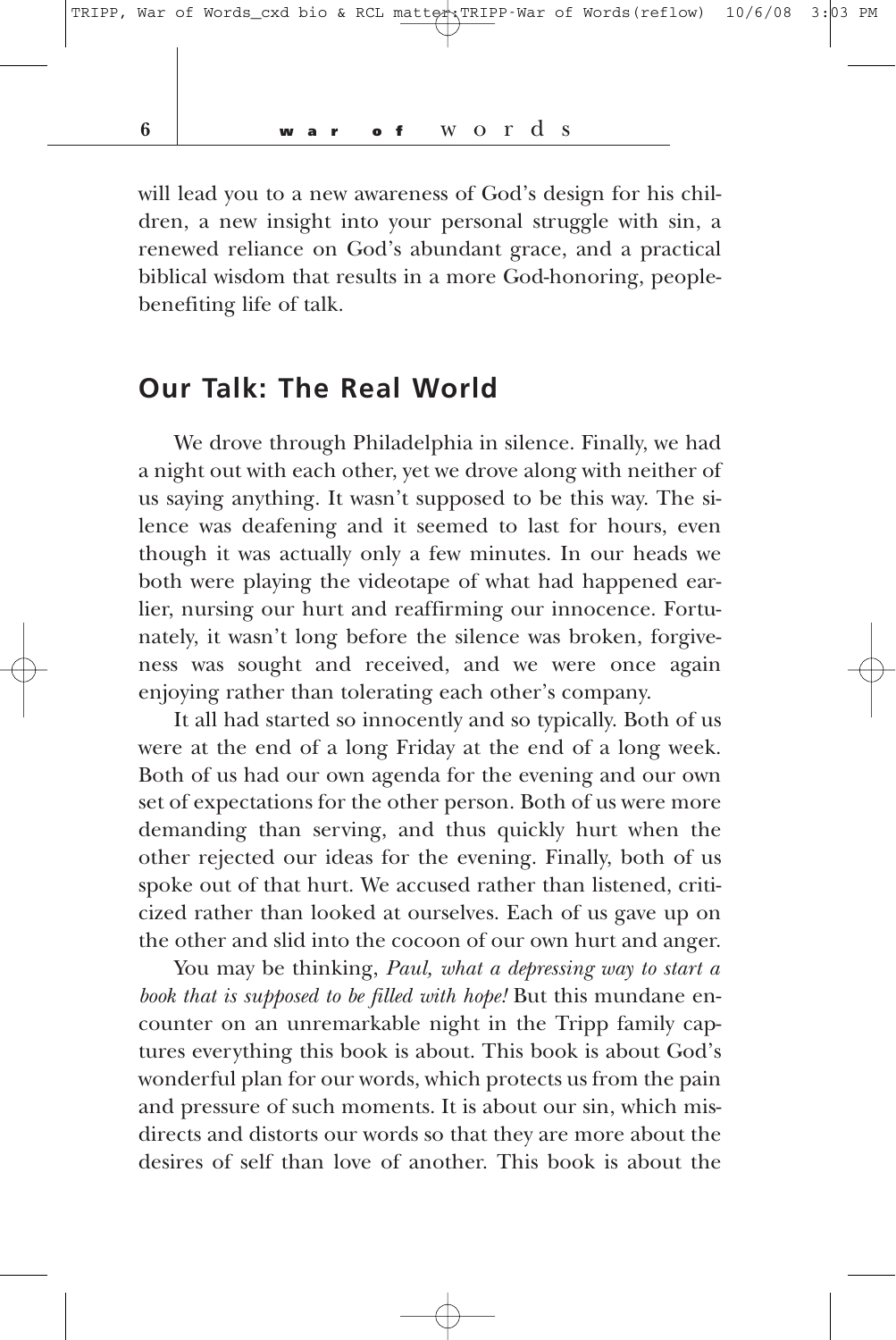amazing grace of the Lord that calls us back to God's purpose; grace that rescues, restores, forgives, and delivers. And this book is about simple biblical steps of repentance and change. It is about a glorious Lord who is willing and able to take our troubled worlds of talk and transform them to places where love is the motivation and peace is the result. God is at work, taking people who instinctively speak for themselves and transforming them into people who effectively speak for him.

That night, my wife Luella and I did get out of his plan for a moment, but we have learned that his grace is sufficient, that his strength is made perfect in our weakness (2 Cor. 12:9). We have seen that there is a way out. In the midst of utter personal failure, we can, by his strength, win the war of words. That is what this book is about.

### **Words Have Value**

Words are powerful, important, significant. It was meant to be that way. When we speak, it must be with the realization that God has given our words significance. He has ordained for them to be important. Words were significant at Creation and at the Fall. They are significant to redemption. God has given words value.

He has a design for our communication, a specific plan and purpose for the talk of the body of Christ. I hope to lay a solid biblical foundation for understanding communication by starting where we first hear words spoken, then moving to the Fall to see the part words played in this world-altering event, and finally considering words from the vantage point of redemption. All the talk in the world is related to these events. Understanding this will orient us to the significance of our words, the reasons we struggle so much with them, and the design God has for the talk of his people.

Most communication books focus on techniques and skills without any recognition that our struggle with words goes much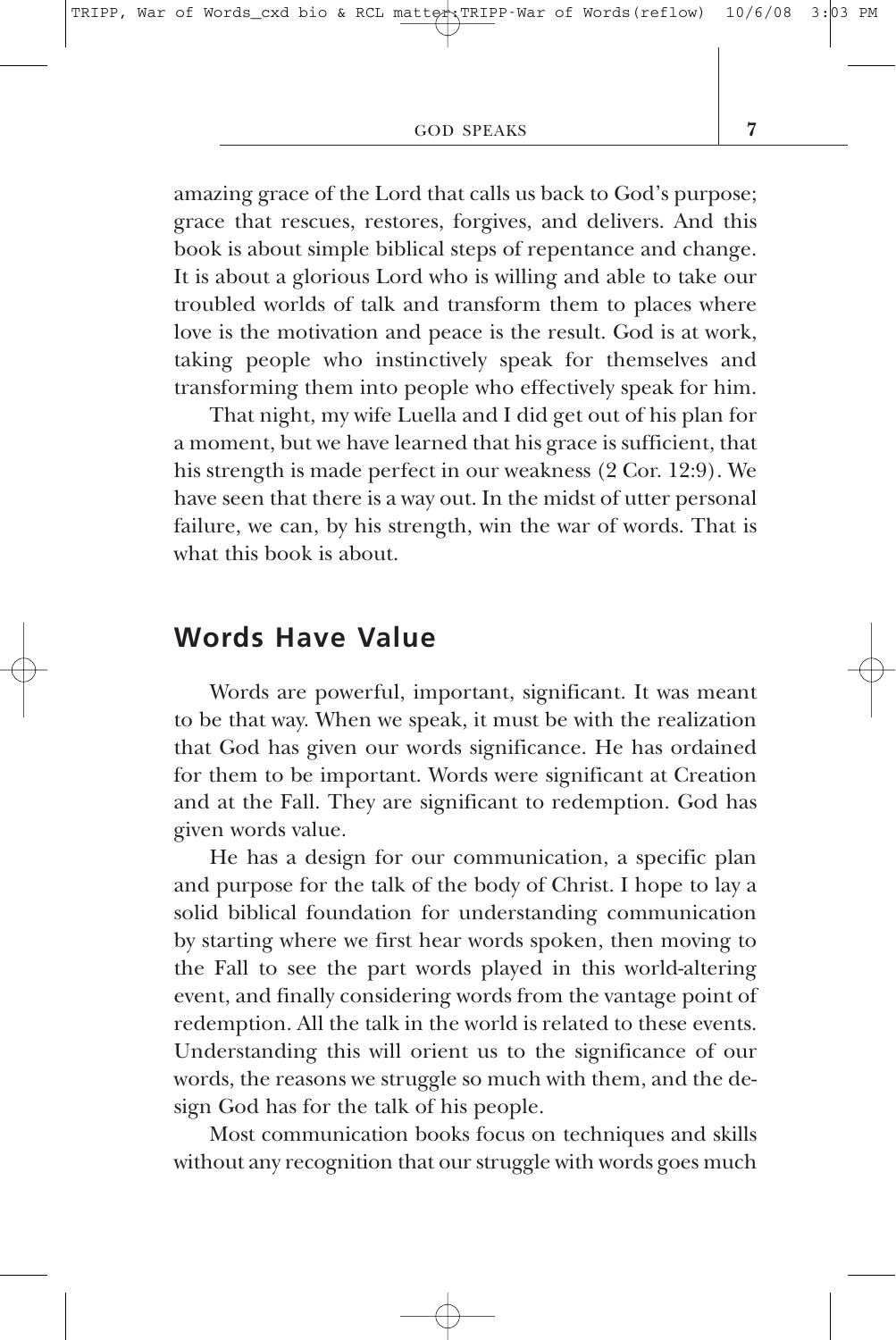|  |  |  |  |              |  |  | TRIPP, War of Words_cxd bio & RCL matters\TRIPP-War of Words(reflow) 10/6/08 3:03 PM |  |  |  |
|--|--|--|--|--------------|--|--|--------------------------------------------------------------------------------------|--|--|--|
|  |  |  |  | war of Words |  |  |                                                                                      |  |  |  |

deeper. The war of words has its roots in the Garden of Eden. As you understand how these moments shaped our world of talk, you will begin to understand your own struggle with words and the way out that God has provided. This book will take an honest look at the problem so that it can offer you change that is more than temporary and cosmetic. If you understand the roots of your trouble, you can experience change that will last.

### **God Speaks!**

You do not really understand the significance of words until you realize that the first words that human ears ever heard were not the words of another human being, but the words of God! The value of every piece of human communication is rooted in the fact that *God* speaks. Into the sights and sounds of the newly created world came the voice of God, speaking words of human language to Adam and Eve. When God chose to reveal himself that way, he raised talk to a place of highest significance as his primary vehicle of truth. Through words, we would come to know the most important truths that could be known truths that reveal God's existence and glory, truths that give life. As we seek to understand the world of human talk, it is vital that we understand it from the perspective of Genesis 1—the only time in human history when there was no war of words.

In Genesis 1, the world of communication was a world of peace, truth, and life. Words were never used as weapons. Truth was never used to tear down. Words were always spoken in love, and human communication never broke the bonds of peace.

It is a world that can teach us a lot about communication. First, *God reveals himself, his plan, and his purpose in words*. Immediately after creating Adam and Eve, God spoke to them. It was his choice to reveal himself, to define his will, and to give identity to Adam and Eve by means of human language. All of his other means of self-revelation were explained and defined by this one central means.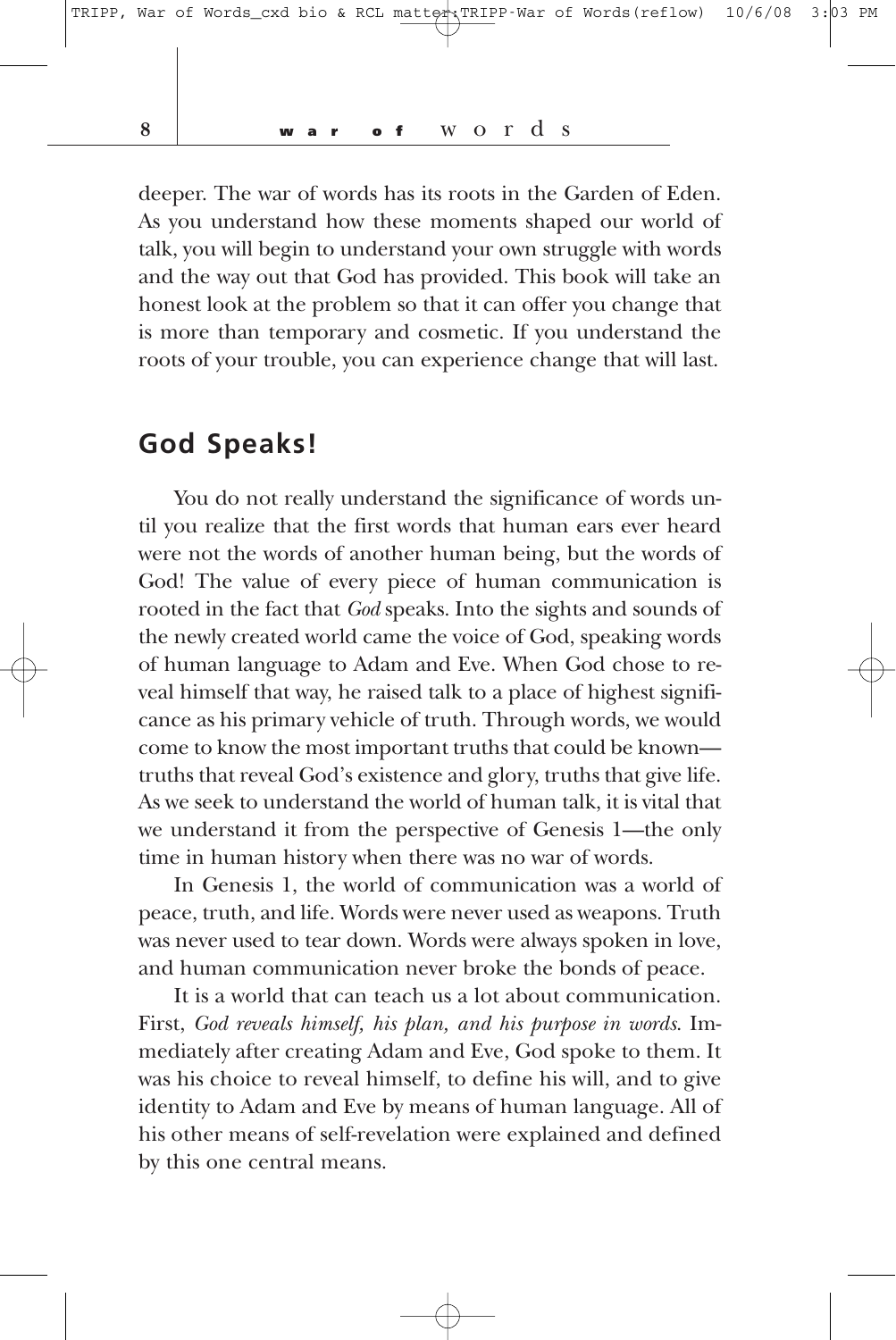God, the sovereign Creator and Lord, spoke to Adam and Eve in words that they could understand! Let the wonder of this grip you. The infinite and almighty One makes himself knowable and understandable through human language! From the moment of creation, God is not distant and aloof. He is not hiding in silence. He comes near and uses words to reveal himself and explain everything else. God is not just a God who *does,* he is a God who *speaks—*powerfully, elaborately, consistently, comprehensively, and clearly to his people. Each phase of his work is marked by his words. He does not leave his people without a witness.

God's communication is lovingly designed to address the need of the moment in simple words that can be understood. Before he works, God reveals what he is about to do; as he is working, he talks of what he is doing; and when he has finished, he interprets what he has done. He is a God who can be known because he is a God who speaks. Scripture presents him as the great standard for all communication.

Through his words God defines his character, his will, his plan and purpose, and his truth. Words like *rock, sun, fortress, shield, shepherd, father, judge, lamb, door, master, water,* and *bread* explain who he is and what he is doing. We are so familiar with these words that we tend to forget their significance. But these are the words by which we have come to know the King of Kings and the Lord of Lords! You cannot understand human communication without starting here, with the glory of God and his amazing grace in revealing himself to us in terms we understand, yet which radically alter our perspective on all that is.

No better example exists than the words of Isaiah 40.

*You who bring good tidings to Zion, go up on a high mountain. You who bring good tidings to Jerusalem, lift up your voice with a shout, lift it up, do not be afraid;*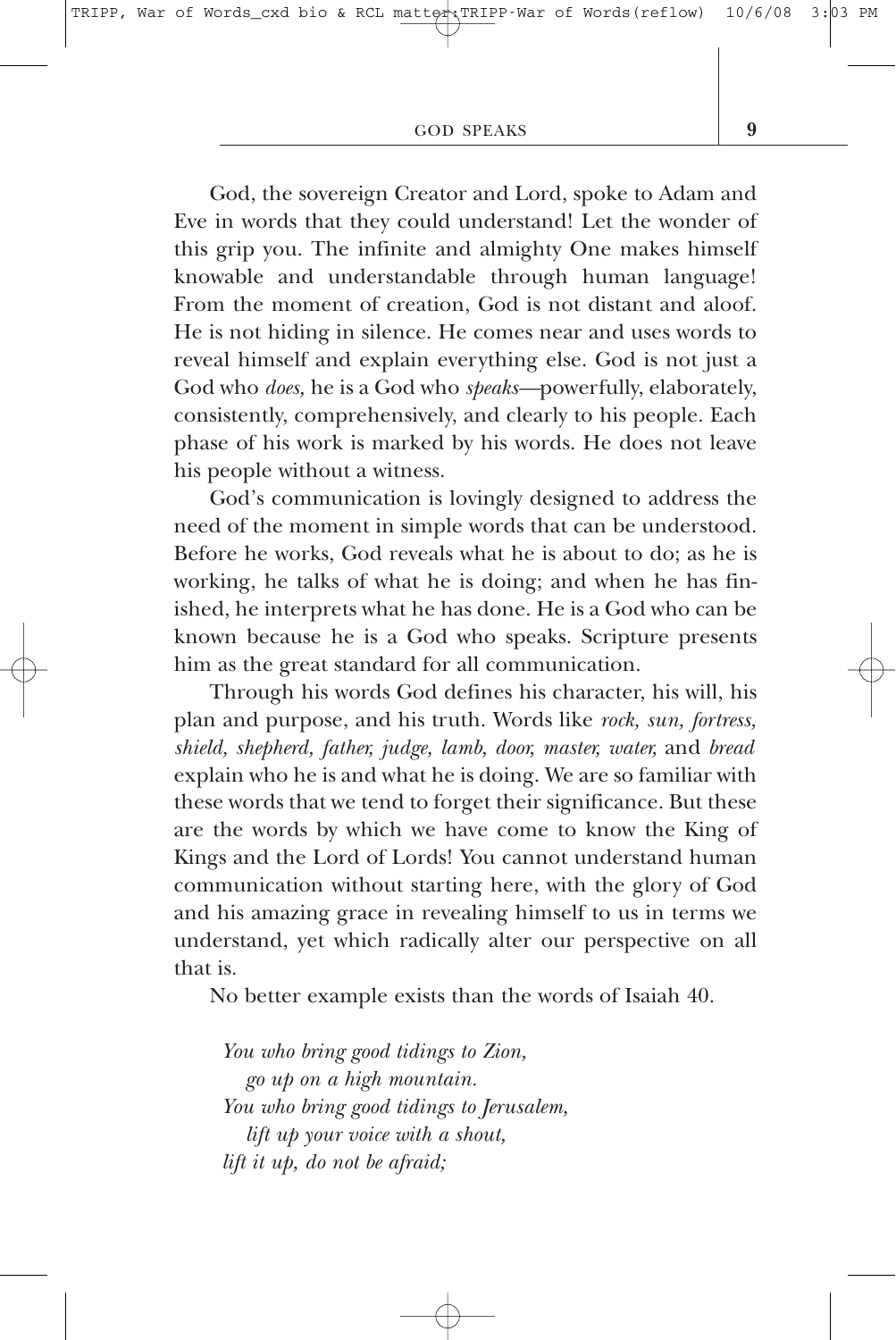### **10** <sup>w</sup> <sup>a</sup> <sup>r</sup> <sup>o</sup> <sup>f</sup> w o r d s

*say to the towns of Judah, "Here is your God!" See, the Sovereign LORD comes with power, and his arm rules for him. See, his reward is with him, and his recompense accompanies him. He tends his flock like a shepherd: He gathers the lambs in his arms and carries them close to his heart; he gently leads those that have young.*

*Who has measured the waters in the hollow of his hand, or with the breadth of his hand marked off the heavens? Who has held the dust of the earth in a basket, or weighed the mountains on the scales and the hills in a balance? Who has understood the mind of the LORD, or instructed him as his counselor? Whom did the LORD consult to enlighten him, and who taught him the right way? Who was it that taught him knowledge or showed him the path of understanding?*

*Surely the nations are like a drop in a bucket; they are regarded as dust on the scales; he weighs the islands as though they were fine dust. Lebanon is not sufficient for altar fires, nor its animals enough for burnt offerings. Before him all the nations are as nothing; they are regarded by him as worthless and less than nothing.*

*To whom, then, will you compare God? What image will you compare him to? As for an idol, a craftsman casts it, and a goldsmith overlays it with gold*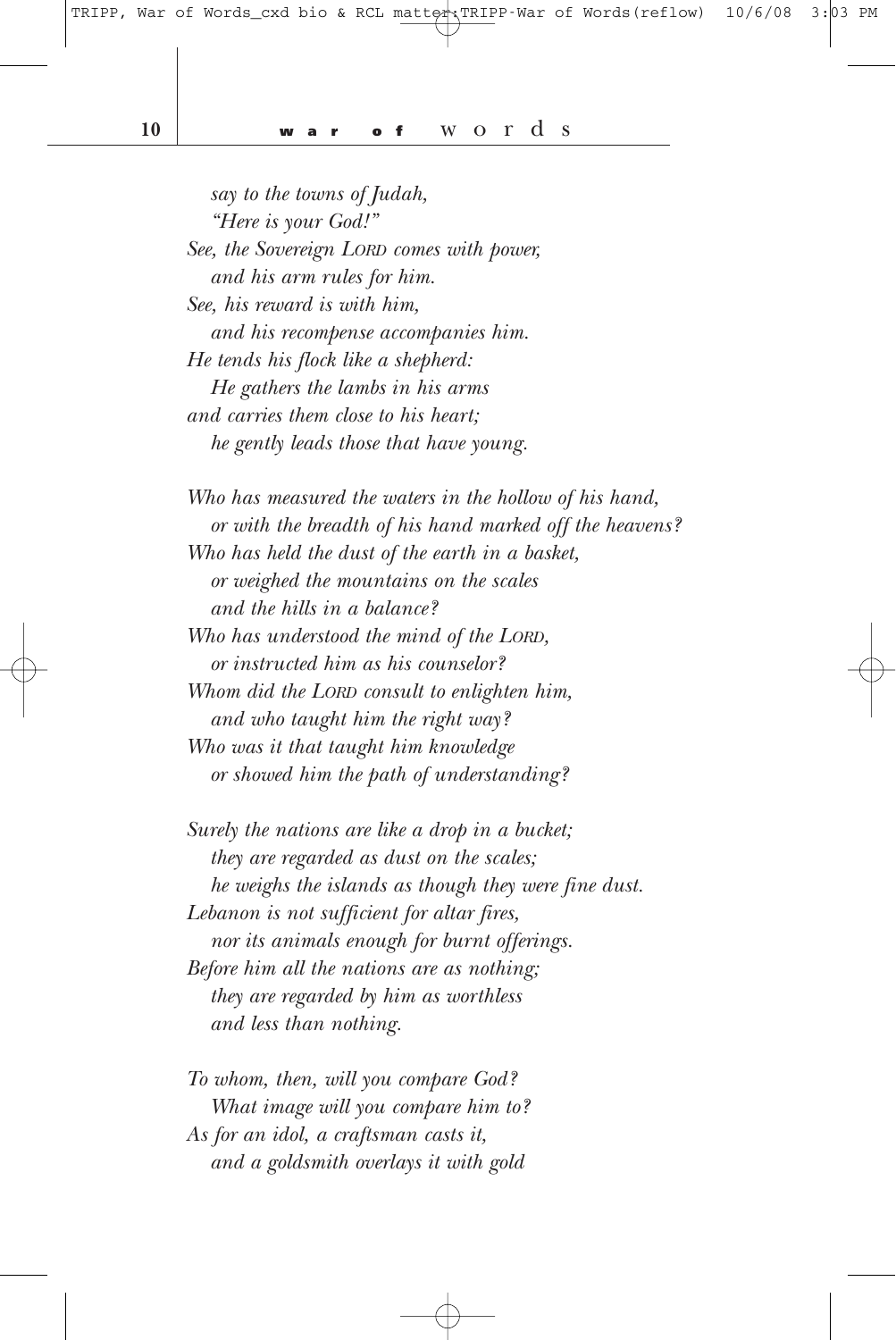TRIPP, War of Words\_cxd bio & RCL matter: TRIPP-War of Words(reflow) 10/6/08 3:03 PM

### GOD SPEAKS 11

*and fashions silver chains for it. A man too poor to present such an offering selects wood that will not rot. He looks for a skilled craftsman to set up an idol that will not topple.*

*Do you not know?*

*Have you not heard? Has it not been told you from the beginning? Have you not understood since the earth was founded? He sits enthroned above the circle of the earth, and its peoples are like grasshoppers. He stretches out the heavens like a canopy, and spreads them out like a tent to live in. He brings princes to naught and reduces the rulers of this world to nothing. No sooner are they planted, no sooner are they sown, no sooner do they take root in the ground, than he blows on them and they wither, and a whirlwind sweeps them away like chaff.*

*"To whom will you compare me? Or who is my equal?" says the Holy One. Lift up your eyes and look to the heavens: Who created all these? He who brings out the starry host one by one, and calls them each by name. Because of his great power and mighty strength, not one of them is missing.*

*Why do you say, O Jacob, and complain, O Israel, "My way is hidden from the LORD; my cause is disregarded by my God"? Do you not know?*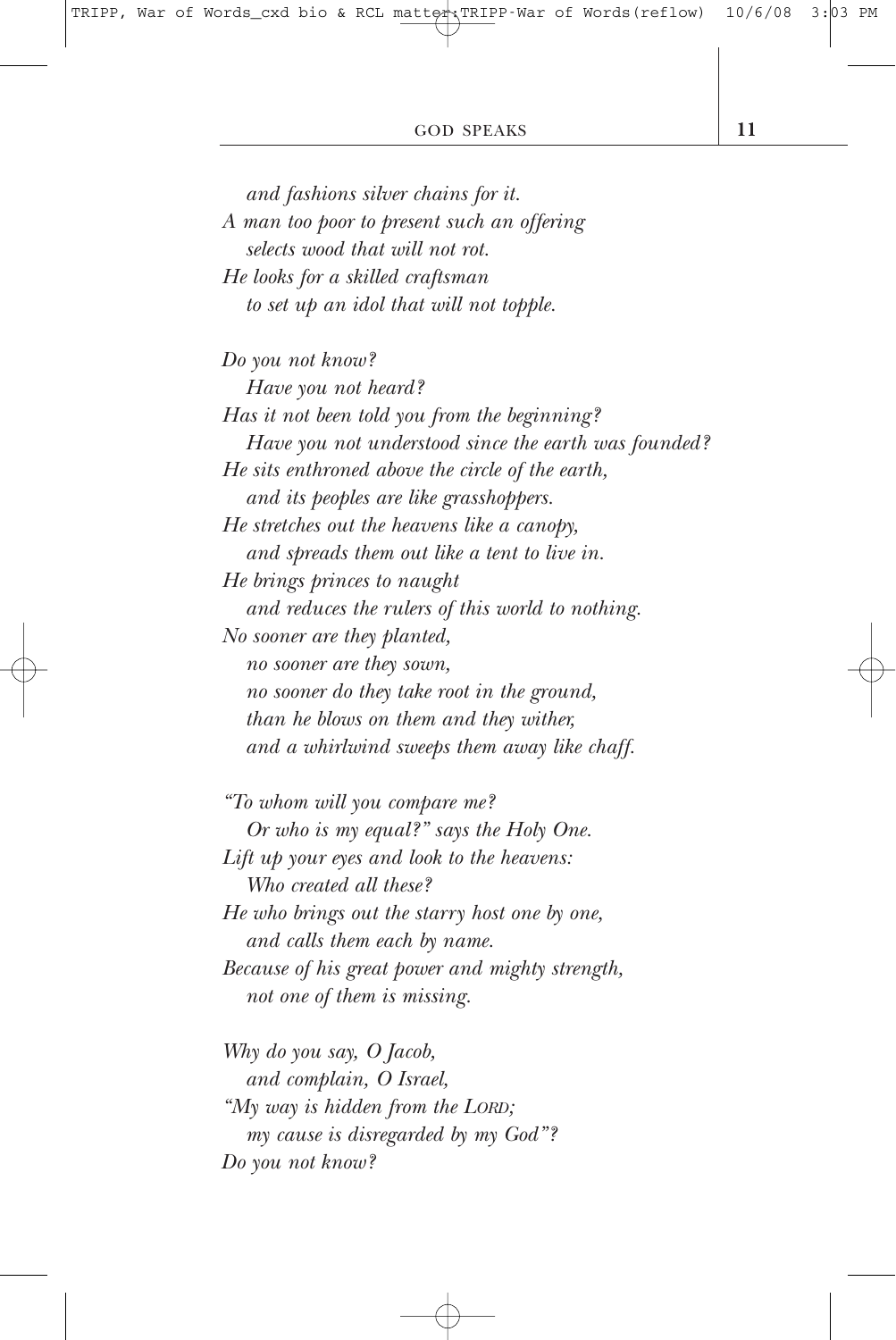**12** <sup>w</sup> <sup>a</sup> <sup>r</sup> <sup>o</sup> <sup>f</sup> w o r d s

*Have you not heard? The LORD is the everlasting God, the Creator of the ends of the earth. He will not grow tired or weary, and his understanding no one can fathom. He gives strength to the weary and increases the power of the weak. Even youths grow tired and weary, and young men stumble and fall; but those who hope in the LORD will renew their strength. They will soar on wings like eagles; they will run and not grow weary, they will walk and not be faint. (vv. 9–31)*

Here is human language at its highest, functioning as the window through which God is seen.

God's words not only define him, they define his creation as well. They give identity, meaning, and purpose to all God has created. We only know *ourselves* when we listen to the words he has spoken about us. God tells us who we are, defines what we are to do and the way we are to do it. None of these things could we discover on our own! The only hope for Adam and Eve was that God would speak to them, giving them identity and purpose, and making sense out of the world in which they had been placed.

God's words set boundaries and give freedom. His words create life and bring death. God created talk and his first words to Adam and Eve demonstrate its significance. Words are not cheap. Words reveal, define, explain, and shape.

### **People Speak**

As we look at communication from the vantage point of creation, we also need to notice that *Adam and Eve talk*. Perhaps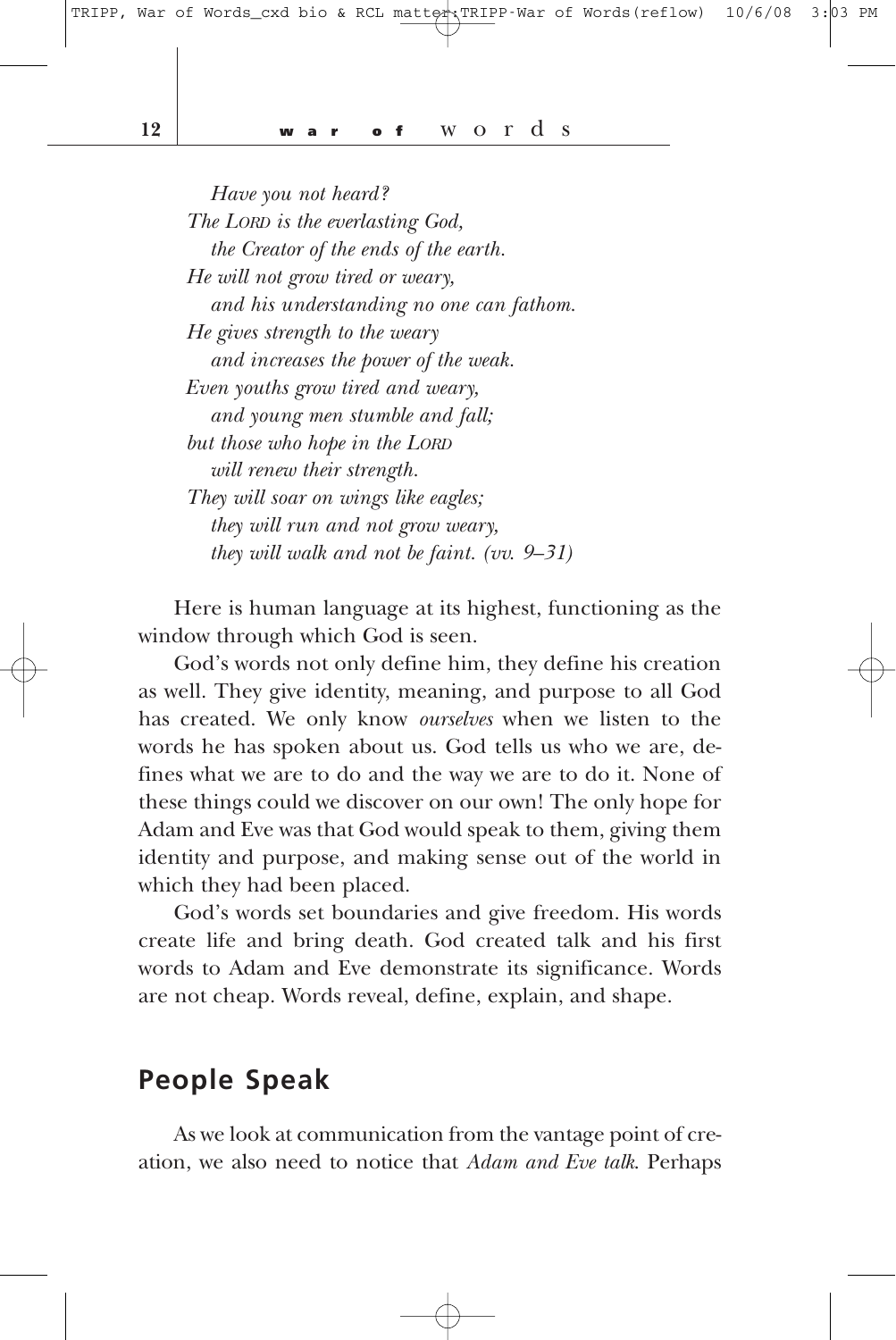this point seems too obvious to bear mentioning, but we should not let its significance slip by us. Adam and Eve's ability to communicate in words made them unique in all of creation. They could take their thoughts, desires, and emotions and share them with each other. They were like God; they could talk! By giving them this ability, God was setting the shape of their lives.

There is nothing we depend on more than our ability to give and receive communication. In quiet conversation over coffee, in anxious conversation in a busy airport, in defending why we are late for a curfew or didn't complete the task at work, we talk. In teaching our children or intervening in an argument, in a lengthy congressional debate or an intense discussion with a friend, people talk. In a quiet good night, in words of athletic challenge, in romantic words of love, in words of correction and rebuke, anger and irritation, people talk. In the confusing patter on a railway platform in India, with the voices of children walking home from school in Soweto, people talk.

Words direct our existence and our relationships. They shape our observations and define our experiences. We really come to know other people through conversation. We want to be alone when we have heard too many words and we feel alone when it has been a while since anyone has spoken to us.

In creating us with the ability to talk, God has not only set us apart from the rest of creation, but he has determined the nature of our lives and relationships. Want to learn? Listen and talk. Want to have a relationship? Listen and talk. Want to get a job? Listen and talk. Want to worship? Listen and talk. Want to parent your children? Listen and talk. Want to contribute to the body of Christ? Listen and talk. People communicate; it is the nature of our existence. Words affect all the other things we do as human beings. God created our talk and gave it its value.

In Genesis 1 there was a simplicity and beauty to the world of human communication. There was no communication struggle, no war of words. Everything that was spoken reflected the glory of God. There were no arguments and lies, no words of hate, no impatient, irritated retorts. There was no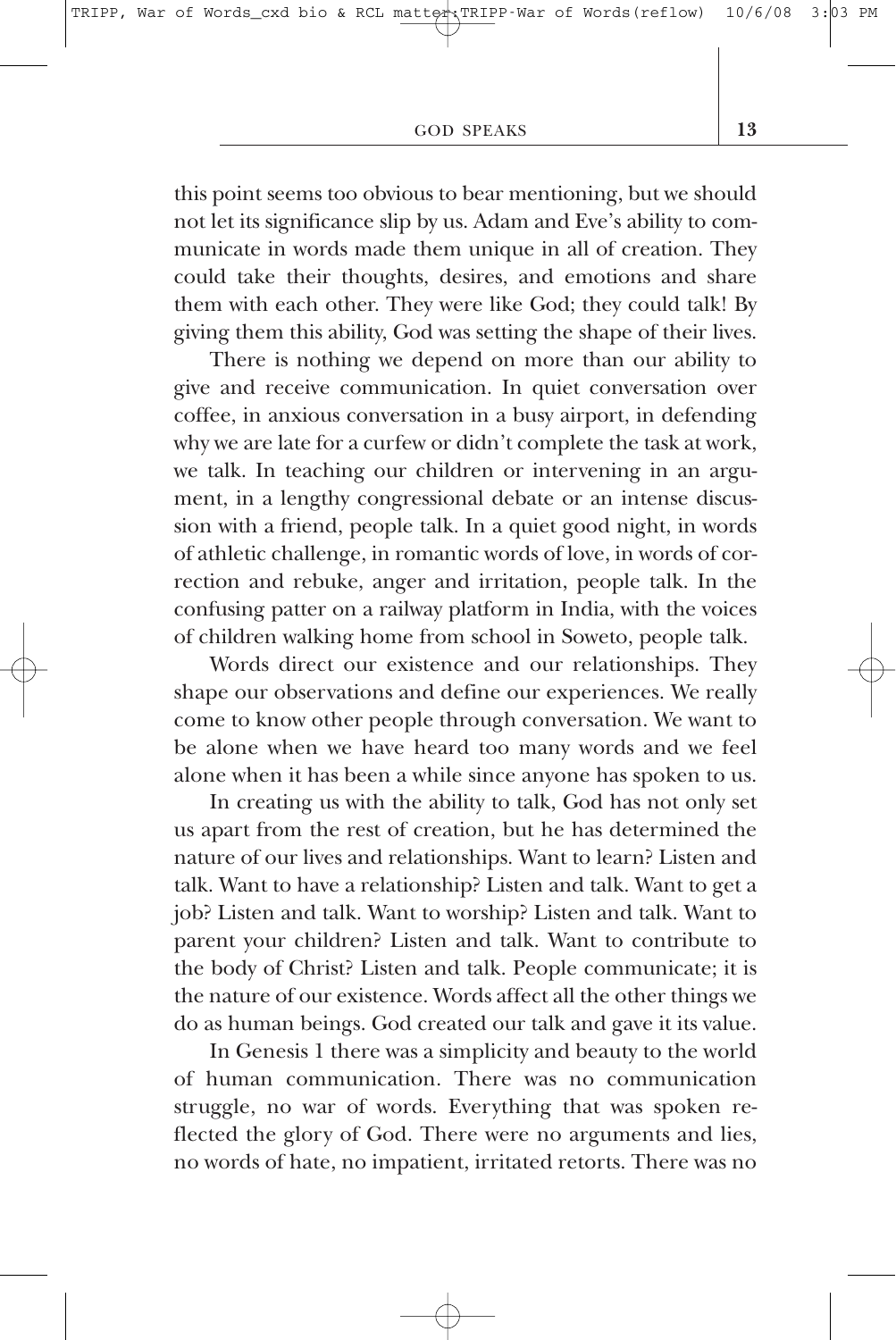### yelling, cursing, or condemnation. There were no words spoken in pride, no deceptive, manipulative words, and no selfish ones. There were only true words, kindly and lovingly spoken, and thus no need for a book like this on communication. Every word met the standard of God's example and design.

**14** <sup>w</sup> <sup>a</sup> <sup>r</sup> <sup>o</sup> <sup>f</sup> w o r d s

Sadly, the world of Genesis 1 is long gone. The wonderful gift of communication has become the source of much sin and suffering. Too often, human beings speak and ignore God's design, destroying what he has made. As we look back with wonder at Genesis 1, we need to look forward to the day when the war of words will be over, when we will be with God and be like him, speaking only as he has designed, forever.

### **Words Interpret**

There is one more thing we can learn from Genesis 1 about words. *Words define, explain, and interpret*. Even though Adam and Eve were perfect people living in a perfect world in a perfect relationship with God, they still needed God to talk to them. Their world needed definition. They needed to understand themselves and to understand life. Everything needed to be interpreted, and for this Adam and Eve were dependent on God. They could not figure things out on their own. Whatever discoveries they would make about the world and their lives would need to be explained and defined by the words of God. Words interpret. Human communication, like God's, is all about organizing, interpreting, and explaining the world around us.

From the silly little explanations that come from the mouths of children ("Mommy, I know how balloons work") to the searching questions of teenagers ("Why is it so important to be celibate before marriage?") to the frustrated questions of the adult ("Why does it seem as if I work constantly, yet there is never enough money to go around?"), people use words to communicate the meaning they have assigned to things.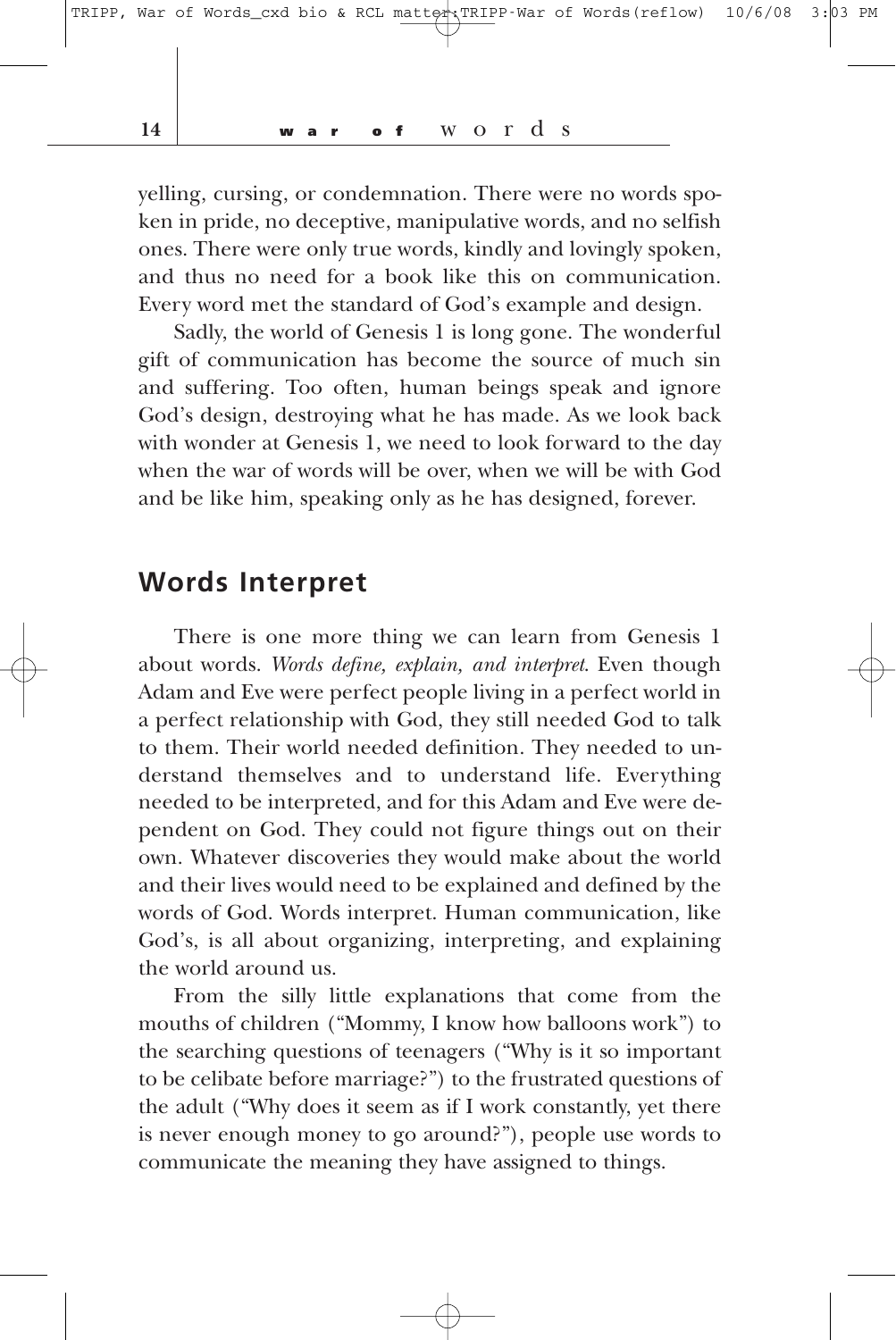Words\_cxd bio & RCL matter:TRIPP-War of Words(reflow)  $10/6/08$  3:03 PM

Little children exhaust their parents with a thousand "whys" a week because they want to understand their world. Teenagers spend endless hours on the phone discussing the events of the day with their friends. The old man sits in the park with his friend looking back at life, wondering aloud what it was all about. We talk because we want to know; in order to know, we must talk. Talk is not cheap because interpretation is not cheap. The way we interpret life determines how we will respond to it.

### **Genesis 1 and Our Talk**

What should we take away from our consideration of communication in Genesis 1? First, our words belong to the Lord. He is the Great Speaker. The wonder, the significance, the glory of human communication has its roots in *his* glory and in his decision to talk with us and allow us to talk with him and others. God has unlocked the doors of truth to us, using words as his key. The only reason we understand anything is that he has spoken. Words belong to God, but he has lent them to us so that we might know him and be used by him.

This means that words do not belong to us. Every word we speak must be up to God's standard and according to his design. They should echo the Great Speaker and reflect his glory. When we lose sight of this, our words lose their only shelter from difficulty. Talk was created by God for *his* purpose. Our words belong to him.

### **Getting Personal: Communication Self-Evaluation**

Below are some of the fruits of godly talk (see Gal. 5:22–23). Evaluate yourself as you begin this book.